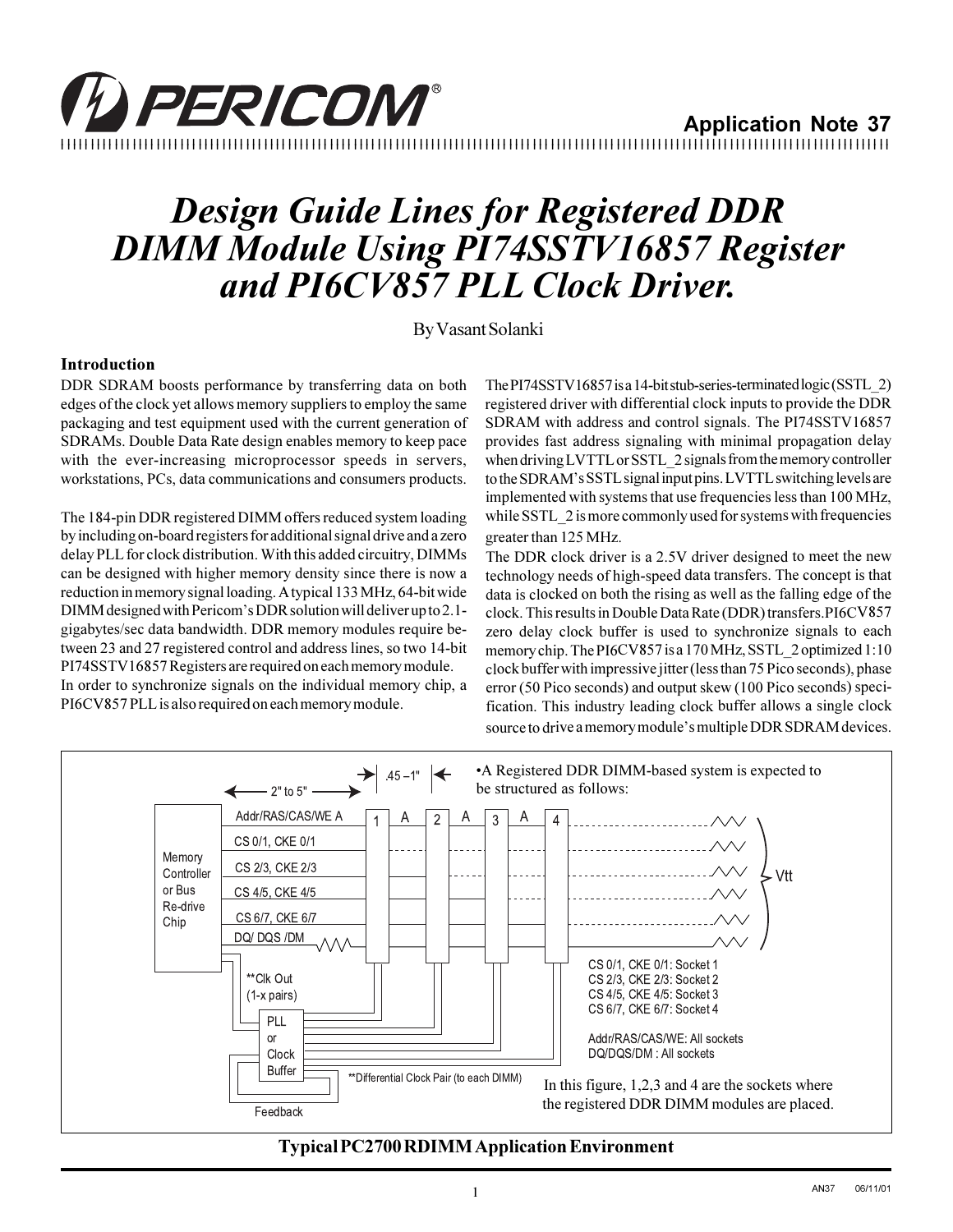

### **Application Note 37**

12345678901234567890123456789012123456789012345678901234567890121234567890123456789012345678901212345678901234567890123456789012123456789012



**Registered DDR DIMM Block Diagram**

A Registered DDR DIMM Module consists of three key parts.

- 1. DDR-SDRAM Memory Chips
- 2. DDR PLL Clock buffer.(PI6CV857)
- 3. Registers(x2).(PI74SSTV16857)

#### **Component Types and Placement:**

Components should be surface mounted on both sides of the PCB and positioned on the PCB to meet the minimum and maximum trace lengths required for DDR SDRAM signals. Bypass capacitors for DDR SDRAM devices must be located closer to the device power pins.

The following layout suggest placement for the Raw Card Version A. Exact spacing is not provided, but should be based on manufacturing constraints and signal routing constraints provided by this design guide.



**Example Raw Card Version A (2 Physical Banks) Component Placement**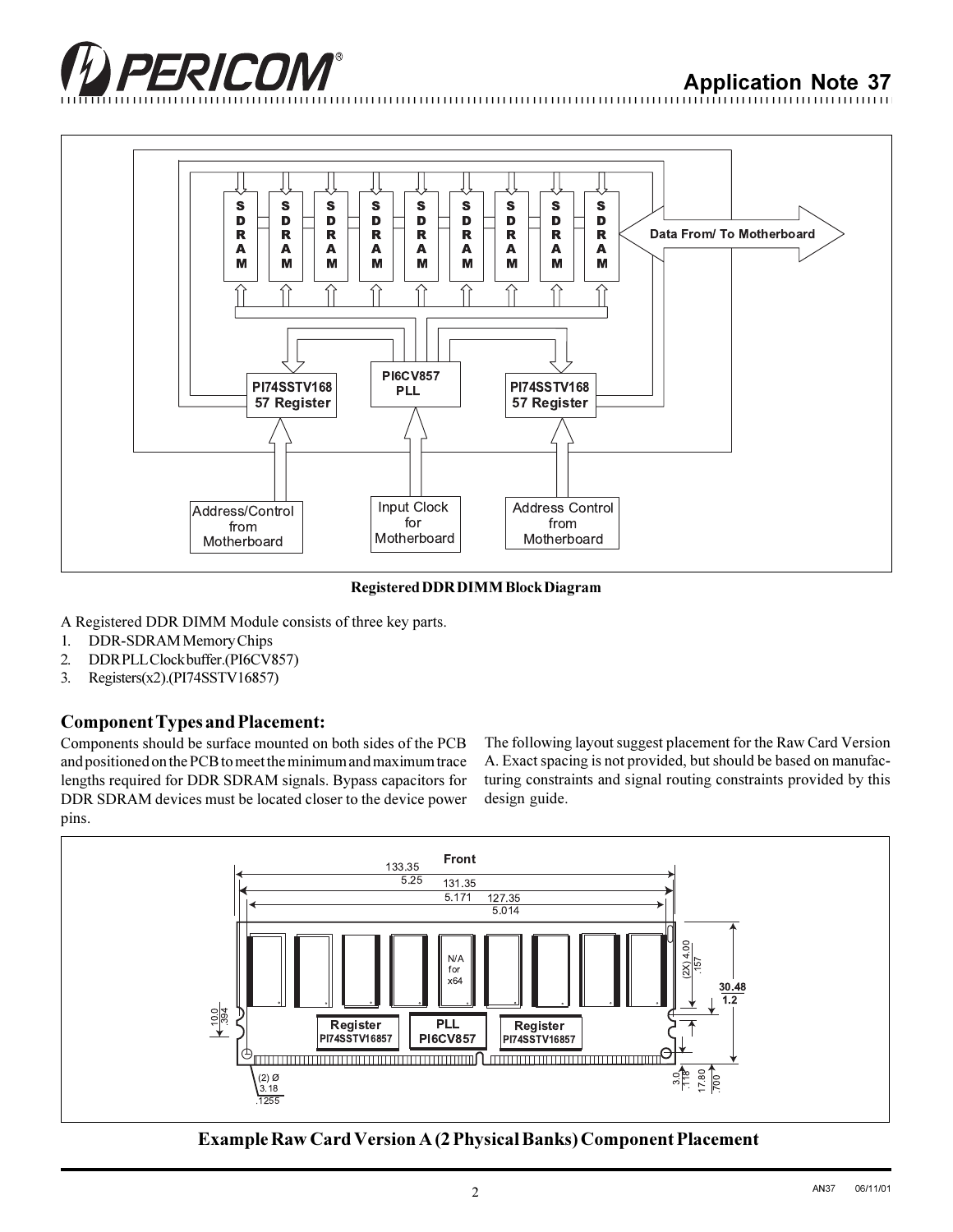





**\*Differential Clock Net Wiring (CK0, CK0)**

1: The Clock delay from the input of the PLL Clock to the input of any SDRAM or Register will be set to O (nominal).

2: Input, output, and feedback clock lines are terminated from line to line a shown, and not from line to ground.

3: Only one PLL output is shown per output type. Any additional

PLL outputs will be wired in a similar manner.

4: Termination resistors for the PLL feedback path clocks are located as close to the input pin of the PLL as possible.

5: Please check Application Note on Layout De coupling Guidelines for PI6CV857 PLL Clock Driver for more information.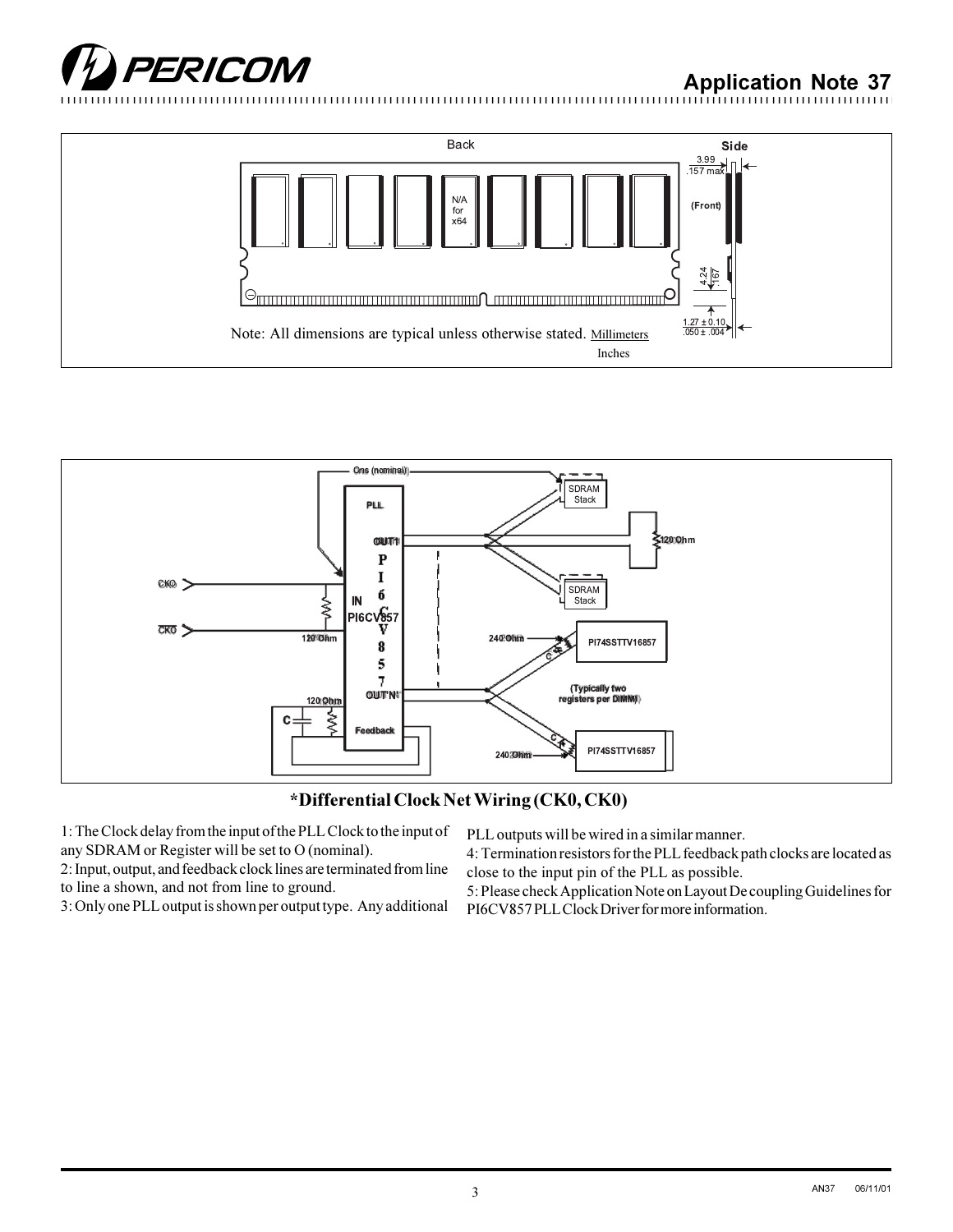



#### **Registered DIMM Schematics Diagram: (x64 DIMM, populated as 2 physical banks of x8 DDR SDRAMS)**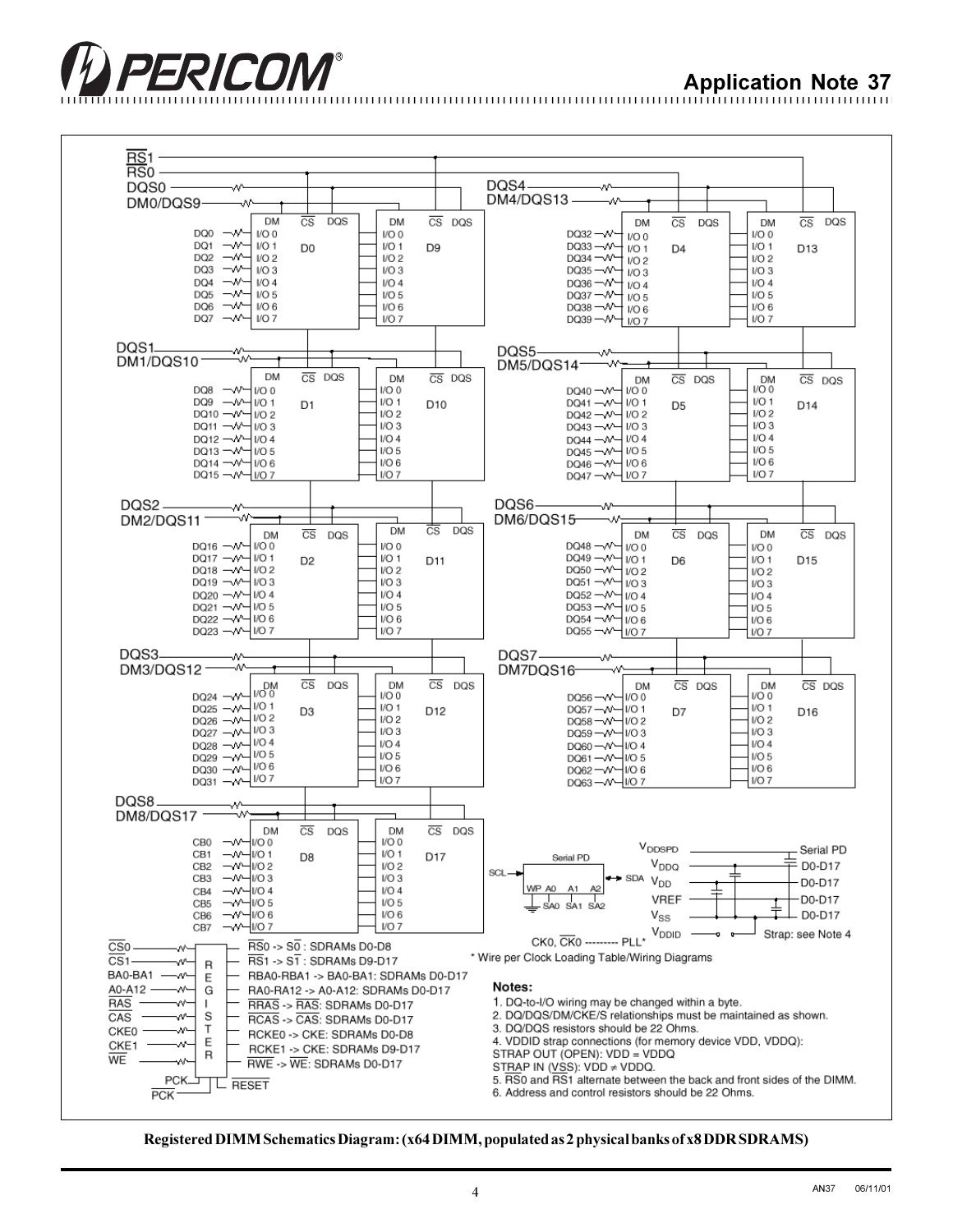

**Critical Register Specifications: (JEDEC & Pericom Semiconductor Specification)**

| Register                            | <b>Symbol</b>          | Parameter                                        | Condition                           | $TA = 0 - 70^{\circ}C$<br>$VDD = 2.5V \pm 0.2V$ |                | <b>Units</b> | <b>Notes</b> |                                                                                 |
|-------------------------------------|------------------------|--------------------------------------------------|-------------------------------------|-------------------------------------------------|----------------|--------------|--------------|---------------------------------------------------------------------------------|
|                                     |                        |                                                  |                                     | Min.                                            | Max.           |              |              |                                                                                 |
| 1:1 14-Bit<br>and $1:2$<br>$13-Bit$ | tck                    | Clock Frequency                                  |                                     | 60                                              | 170            | <b>MHz</b>   |              |                                                                                 |
|                                     | tpD                    | Clock to Output Time                             | 30pF to GND<br>and 50 Ohm<br>to VTT | 1.1                                             | 2.8            | ns           |              |                                                                                 |
|                                     | tRST                   | Reset to Output Time                             |                                     |                                                 | 5              | ns           |              |                                                                                 |
|                                     | tSL                    | Output Slew Rate                                 | 30pF to GND<br>& 500hms to<br>VTT/2 | 0.5                                             | $\overline{4}$ | V/ns         |              |                                                                                 |
|                                     | tsu                    | Setup time, fast slew rate<br>(Note 1 and 3)     |                                     |                                                 | 0.75           | ns           | 1,3          |                                                                                 |
|                                     |                        | Setup time, slow slew rate<br>(Note 2 and 3)     |                                     |                                                 | 0.9            | ns           | 2,3          | Notes:                                                                          |
|                                     | th                     | Hold time, fast slew rate<br>(Note 1 and 3)      |                                     |                                                 | 0.75           |              | 1,3          | 1. For data signal, input<br>slew rate <sup>3</sup> 1 V/ns.                     |
|                                     |                        | Hold time, slow slew rate<br>(Note $2$ and $3$ ) |                                     |                                                 | 0.9            |              | 2,3          | 2. For data signal, input<br>slew rate <sup>3</sup> 0.5 V/ns and<br>$<$ 1 V/ns. |
|                                     | $C_{\text{IN}}(ck)$    | Clock input Capacitance                          |                                     | 2.5                                             | 3.5            | pF           |              | 3. For CLK and CLK sig-                                                         |
|                                     | $C_{\text{IN}}$ (data) | Data Input Capacitance                           |                                     | 2.5                                             | 3.5            | pF           |              | nals, input slew rates are<br>$3$ 1 V/ns.                                       |

#### **Critical PLL Specifications: (JEDEC & Pericom Semiconductor Specification)**

| <b>Device</b>    | <b>Symbol</b>            | Parameter                        | <b>Conditions</b> | $T_A = 0.70$ <sup>o</sup> C<br>$V_{DD} = 2.5V \pm 0.2V$ | <b>Units</b> | <b>Notes</b> |     |
|------------------|--------------------------|----------------------------------|-------------------|---------------------------------------------------------|--------------|--------------|-----|
|                  |                          |                                  |                   | Min.                                                    | Max.         |              |     |
| $1:10, 2.5$ Volt | $I_{CK}$                 | <b>Operating Clock Frequency</b> |                   | 60                                                      | 170          | <b>MHz</b>   |     |
|                  | $F_{CK}$                 | Application Clock Frequency      |                   | 95                                                      | 170          | <b>MHz</b>   |     |
|                  | $I_{\rm SPE}$            | <b>Static Phase Error</b>        | Application load  | $-50$                                                   | 50           | ps           |     |
|                  | $t_{SK}$                 | Output Clock Skew                | Application load  |                                                         | 100          | ps           |     |
|                  | $t_{\rm SL}$             | Output Slew Rate                 |                   | 1                                                       | 3            | V/ns         | 1,3 |
|                  | $?_{S(\text{per})}$      | Period                           |                   |                                                         | 75           | ps           | 2,3 |
|                  | $\overline{\mathcal{L}}$ | Cycle-to-Cycle                   |                   | $-75$                                                   |              |              | 1,3 |
|                  | $\gamma$<br>Half Period  |                                  |                   | $-100$                                                  | $-100$       |              | 2,3 |
|                  | $t_{STAB}$               | <b>PLL</b> Stabilization Time    |                   |                                                         | 100          | pF           |     |
|                  | $C_{IN}$                 | Input Capacitance                |                   | 2.5                                                     | 3.5          | pF           |     |

1.The PLL used on the registered DIMM needs to support SSC synthesizers with a Modulation Freq. of 30 to 50 KHz and a Clock Freq. Deviation of -0.5%. PLL designs should target the following values: \*Greater than 1.2 MHz PLL loop bandwidth \*Less than  $-0.031$  degrees of phase angle

2.The application load is defined in Differential Clock Net Structure.

3.Period jitter defines the largest variation in clock period, around a nominal clock period.

4.Period jitter and half-period jitter are independent from each other.